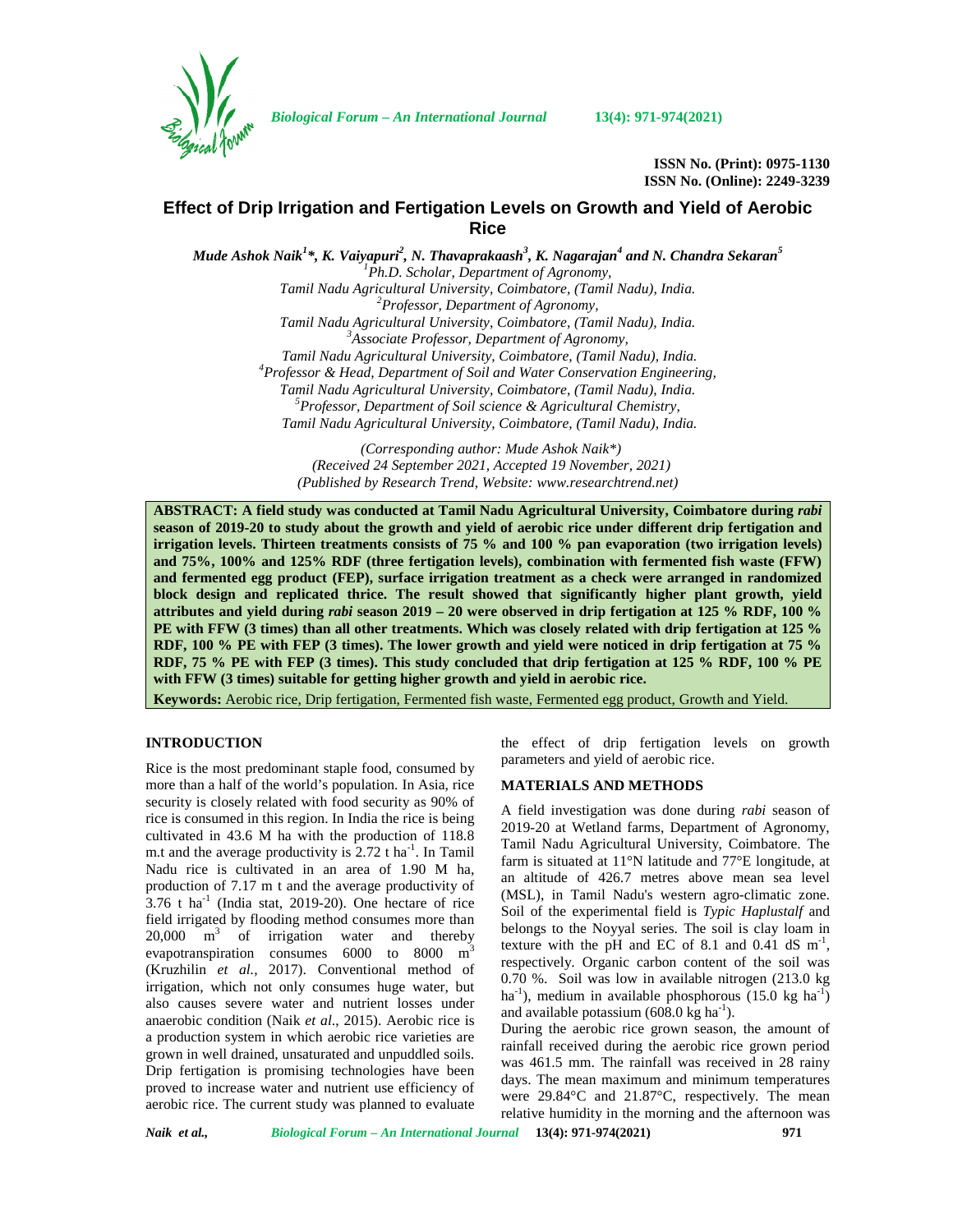86.26 per cent and 58.70 per cent, respectively. The mean sunshine hours (5.81) and solar radiation (319.05 Cal.  $cm<sup>-2</sup> min<sup>-1</sup>$ ).

The experiment comprised of thirteen treatments *i.e*  $T_1$ : Drip fertigation at 75% RDF, 75% PE with FFW (3 times),  $T_2$ : DF @ 75% RDF, 75% PE with FEP (3) times),  $T_3$ : DF @ 100% RDF, 75% PE with FFW  $(3)$ times), T<sub>4</sub>: DF @ 100% RDF, 75% PE with FEP (3) times),  $T_5$ : DF @ 125% RDF, 75% PE with FFW (3 times),  $T_6$ : DF @ 125% RDF, 75% PE with FEP (3 times),  $T_7$ : DF @ 75% RDF, 100% PE with FFW (3 times),  $T_8$ : DF @ 75% RDF, 100% PE with FEP (3 times), T9: DF @ 100% RDF, 100% PE with FFW (3 times),  $T_{10}$ : DF @ 100% RDF, 100% PE with FEP (3 times),  $T_{11}$ : DF @ 125% RDF, 100% PE with FFW (3) times),  $T_{12}$ : DF @ 125% RDF, 100% PE with FEP (3 times),  $T_{13}$ : Surface irrigation with 100% RDF were evaluated in randomized block design (RBD), which were replicated thrice. Surface irrigation was scheduled based on IW/CPE ratio of 1.2 with manual method of fertilizer application. Recommended dose of fertilizer (RDF)  $viz.$ , 150: 50: 50 kg NPK  $ha^{-1}$  was adopted. Raised beds were formed with raised bed former the top bed width is 0.9 m and furrows with width of 0.3 m. Aerobic rice variety Anna (R) 4 taken as test variety with spacing of 20 cm  $\times$  10 cm. One lateral were laid out on the middle of the raised bed. Spacing between emitter to emitter on a laterals is 0.4 m with a discharge rate of 4 lph at 1 kg cm<sup>-2</sup>. At the correct time plant  $\frac{1}{l}$ protection and weed management practices were carried out.

Fermented fish waste was prepared from fish waste obtained from local fish market. Equal amount of fish waste and jaggery were taken (1 kg of each fish waste and jaggery). The fish waste was taken an air tight plastic container and jaggery was added. The materials were mixed well and stored in a cool dry place. It was kept away from direct sun light. After 30 days, the liquid portion was filtered and used for drip fertigation. Fermented egg product was prepared by 45 numbers of ripened lemon was squeezed and the juice was taken in a plastic container. Then 15 numbers of eggs kept inside the lemon juice till the eggs were soaked completely and kept for 10 days. After 10 days, eggs were smashed well and for each egg 25 g of jaggery was added and kept for 10 days. The content was filtered after 10 days and the liquid portion was collected and stored in separate container for drip fertigation.

Biometric observations like plant height, number of tillers, dry matter production, productive tillers, number of filled grains, number of chaffy grains, fertility percentage, grain yield and straw yield observations were recorded as per standard methodology given below.

The plant height was measured from the base of the plant to the tip of the panicle. In each plot, five tagged plants were selected and measured by using a scale and expressed in centimetres (cm). Dry matter production was calculated by five plants randomly selected in each plot after drying in hot air oven at 70°C for 24 hours till constant weights were obtained. Mean values were converted into kg ha<sup>-1</sup>. The total number of tillers in each hill of five tagged plants were counted and mean values is converted into tillers  $m<sup>-2</sup>$ . Fertility percentage is the total number of grains and number of filled grains in a panicle were counted separately in panicles from five tagged hills of each plot and the mean value were recorded as total number of grains panicle<sup>-1</sup> and number of filled grains panicle<sup>-1</sup>, respectively. The fertility percentage was calculated by the following formula.

Fertility percentage =  $\frac{No. \text{ of filled grains panicle}^1}{Total \text{ no. of grains panicle}^1} \times 100$ 

The grains from each treatment net plot collected, weighed and expressed in  $kg$  ha<sup>-1</sup>. The paddy straw from each treatment net plot was sun dried, weighed and expressed in  $kg \text{ ha}^{-1}$ .

To evaluate the influence of drip irrigation and fertigation levels on physiological parameters and yield of aerobic rice, the data were statistically analysed. The critical difference at 5% level of significance was calculated to find out the significance of different treatments over each other (Gomez and Gomez, 1984).

# **RESULTS AND DISCUSSION**

**Growth parameters:** The results showed (Table 1) that significantly higher plant height, dry matter production and number of tillers were recorded with drip fertigation at 125% RDF, 100% PE with FFW (3 times). This was found to be on par with drip fertigation at 125% RDF, 100% PE with FEP (3 times) and drip fertigation at 100% RDF, 100% PE with FFW (3 times). The lower plant height, dry matter production and number of tillers were recorded with drip fertigation at 75% RDF, 75% PE with FEP (3 times). In general the growth of the plant is based on the availability of moisture and nutrients. The higher plant growth might be due to the fact that availability of moisture is continuous at the root zone and uptake of nutrients by the plant increased resulted in higher cell elongation and division. The experimental results fall in line with the findings of Pushpa *et al.,* (2007), Govindan and Grace (2012), Karthika and Ramanathan (2019). The higher dry matter production may be due to production of higher number of tillers and leaves because of higher uptake of moisture and nutrients due to maintenance of adequate soil moisture and nutrients due to frequent application of irrigation and use of water soluble fertilizers. Similar results were validated by Vijaykumar *et al.,* (2009); Rekha *et al.,* (2015); Ramadass and Ramanatan (2017).

**Yield attributes:** Higher productive tillers<sup>-2</sup> (Table 1), Total number of grains panicle<sup>-1</sup>, number of filled grains panicle<sup>-1</sup> and fertility percentage recorded (Table 2) with drip fertigation at 125% RDF, 100% PE with FFW (3 times). This might be due to continuous supply of moisture and nutrients had helped healthy growth of plant and better accumulation of dry matter and subsequent better grain filling. The lowest fertility percentage observed with drip fertigation at 75% RDF, 75% PE with FEP (3 times).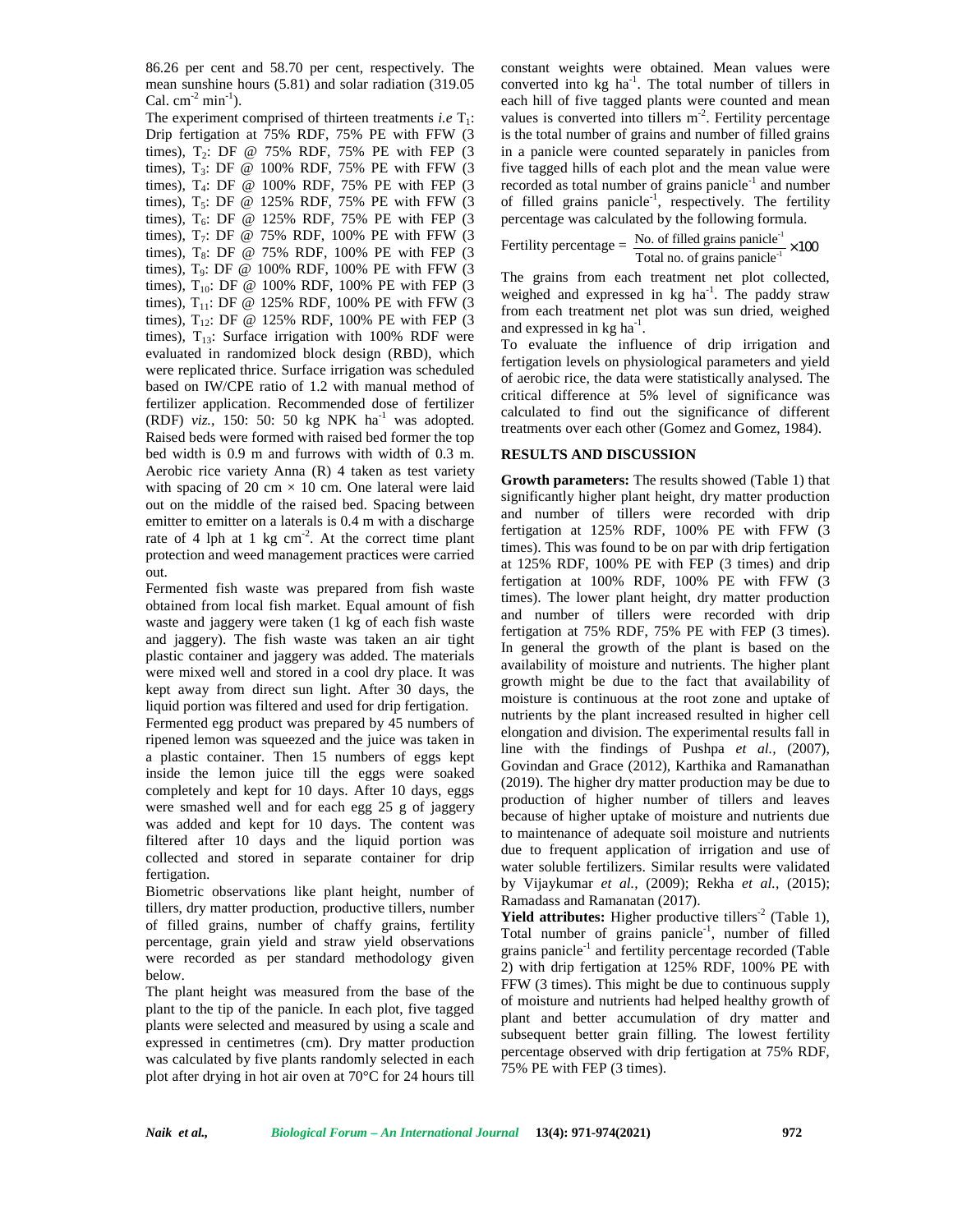**Table 1: Influence of drip fertigation levels on growth parameters and productive tillers of aerobic rice.**

| <b>Treatments</b>                                    | Plant height (cm) | <b>DMP</b><br>$(\text{kg} \text{ha}^{-1})$ | No. of tillers $m-2$ | No. of<br>Productive<br>tillers $m^{-2}$ |
|------------------------------------------------------|-------------------|--------------------------------------------|----------------------|------------------------------------------|
| $T_1$ : DF @ 75% RDF, 75% PE with FFW (3 times)      | 72.4              | 7311                                       | 319                  | 271                                      |
| $T_2$ : DF @ 75% RDF, 75% PE with FEP (3 times)      | 68.4              | 7147                                       | 314                  | 267                                      |
| $T_3$ : DF @ 100% RDF, 75% PE with FFW (3 times)     | 76.0              | 7937                                       | 346                  | 289                                      |
| $T_4$ : DF @ 100% RDF, 75% PE with FEP (3 times)     | 76.2              | 7891                                       | 342                  | 291                                      |
| $T_5$ : DF @ 125% RDF, 75% PE with FFW (3 times)     | 80.9              | 8694                                       | 404                  | 340                                      |
| $T_6$ : DF @ 125% RDF, 75% PE with FEP (3 times)     | 78.5              | 8314                                       | 396                  | 336                                      |
| $T_7$ : DF @ 75% RDF, 100% PE with FFW (3 times)     | 76.2              | 8130                                       | 383                  | 345                                      |
| $T_8$ : DF @ 75% RDF, 100% PE with FEP (3 times)     | 75.9              | 7946                                       | 370                  | 329                                      |
| $T_9$ : DF @ 100% RDF, 100% PE with FFW (3 times)    | 86.5              | 9984                                       | 414                  | 368                                      |
| $T_{10}$ : DF @ 100% RDF, 100% PE with FEP (3 times) | 85.2              | 9635                                       | 409                  | 361                                      |
| $T_{11}$ :DF @ 125% RDF, 100% PE with FFW (3 times)  | 93.3              | 10648                                      | 458                  | 412                                      |
| $T_{12}$ : DF @ 125% RDF, 100% PE with FEP (3 times) | 90.5              | 10223                                      | 425                  | 385                                      |
| $T_{13}$ : Surface irrigation with 100% RDF          | 74.6              | 8910                                       | 368                  | 313                                      |
| SEd                                                  | 3.4               | 343                                        | 21                   | 18                                       |
| CD(5%)                                               | 7.1               | 709                                        | 44                   | 38                                       |

This may be due to lower soil moisture levels at root zone depth leads to inhibition of translocation of assimilates to the grains due to less uptake of nutrients. Similar nature of results too accounted by Dada *et al.,* (2020); Kombali *et al*., (2017). Higher grain yield and straw yield was recorded (Table 3) with drip fertigation at 125% RDF, 100% PE with FFW (3 times), which

was on par with DF @ 125% RDF, 100% PE with FEP (3 times). The lower grain yield and straw yield was observed with drip fertigation at 75% RDF, 75% PE with FEP (3 times). Higher grain and straw yield might be due to production of higher number of productive tillers, total number of filled grains per panicle and test weight.

| <b>Treatments</b>                                    | <b>Total number</b><br>of grains<br>panicle <sup>-1</sup> | <b>Filled</b><br>grains<br>panicle <sup>-1</sup> | Unfilled<br>grains<br>panicle <sup>-1</sup> | <b>Fertility</b><br>percentage |
|------------------------------------------------------|-----------------------------------------------------------|--------------------------------------------------|---------------------------------------------|--------------------------------|
| $T_1$ : DF @ 75% RDF, 75% PE with FFW (3 times)      | 82.3                                                      | 58.3                                             | 24.0                                        | 70.9                           |
| $T_2$ : DF @ 75% RDF, 75% PE with FEP (3 times)      | 63.5                                                      | 42.5                                             | 20.9                                        | 66.9                           |
| $T_3$ : DF @ 100% RDF, 75% PE with FFW (3 times)     | 97.2                                                      | 70.1                                             | 27.1                                        | 72.1                           |
| $T_4$ : DF @ 100% RDF, 75% PE with FEP (3 times)     | 89.6                                                      | 63.1                                             | 26.5                                        | 70.4                           |
| $T_5$ : DF @ 125% RDF, 75% PE with FFW (3 times)     | 101.9                                                     | 75.6                                             | 26.4                                        | 74.1                           |
| $T_6$ : DF @ 125% RDF, 75% PE with FEP (3 times)     | 91.1                                                      | 75.4                                             | 15.6                                        | 82.8                           |
| $T_7$ : DF @ 75% RDF, 100% PE with FFW (3 times)     | 92.2                                                      | 73.4                                             | 18.8                                        | 79.6                           |
| $T_8$ : DF @ 75% RDF, 100% PE with FEP (3 times)     | 91.3                                                      | 72.6                                             | 18.6                                        | 79.6                           |
| $T_9$ : DF @ 100% RDF, 100% PE with FFW (3 times)    | 96.0                                                      | 79.7                                             | 16.3                                        | 83.0                           |
| $T_{10}$ : DF @ 100% RDF, 100% PE with FEP (3 times) | 99.9                                                      | 77.4                                             | 22.5                                        | 77.4                           |
| $T_{11}$ : DF @ 125% RDF, 100% PE with FFW (3 times) | 102.7                                                     | 87.6                                             | 15.2                                        | 85.2                           |
| $T_{12}$ : DF @ 125% RDF, 100% PE with FEP (3 times) | 102.2                                                     | 86.6                                             | 15.6                                        | 84.7                           |
| $T_{13}$ : Surface irrigation with 100% RDF          | 83.9                                                      | 59.8                                             | 24.2                                        | 71.2                           |
| SEd                                                  | 3.1                                                       | 1.1                                              | 3.1                                         |                                |
| CD(5%)                                               | 6.5                                                       | 2.3                                              | 6.5                                         |                                |

**Table 2: Influence of drip fertigation levels on fertility percentage of aerobic rice.**

| Table 3: Influence of drip fertigation levels on grain yield, straw yield, biological yield and harvest index of |  |  |  |  |  |
|------------------------------------------------------------------------------------------------------------------|--|--|--|--|--|
| aerobic rice.                                                                                                    |  |  |  |  |  |

| <b>Treatments</b>                                    | <b>Grain vield</b><br>$(\text{kg} \text{ha}^{-1})$ | <b>Straw vield</b><br>$(\text{kg} \text{ha}^{-1})$ | <b>Biological Yield</b><br>$(\text{kg} \text{ha}^{-1})$ | $\mathbf{H}$ |
|------------------------------------------------------|----------------------------------------------------|----------------------------------------------------|---------------------------------------------------------|--------------|
| $T_1$ : DF @ 75% RDF, 75% PE with FFW (3 times)      | 2783                                               | 3831                                               | 6614                                                    | 0.42         |
| $T_2$ : DF @ 75% RDF, 75% PE with FEP (3 times)      | 2647                                               | 3675                                               | 6321                                                    | 0.42         |
| $T_3$ : DF @ 100% RDF, 75% PE with FFW (3 times)     | 3101                                               | 4262                                               | 7362                                                    | 0.42         |
| $T_4$ : DF @ 100% RDF, 75% PE with FEP (3 times)     | 3098                                               | 4125                                               | 7224                                                    | 0.43         |
| $T_5$ : DF @ 125% RDF, 75% PE with FFW (3 times)     | 3534                                               | 4779                                               | 8313                                                    | 0.43         |
| $T_6$ : DF @ 125% RDF, 75% PE with FEP (3 times)     | 3458                                               | 4659                                               | 8117                                                    | 0.43         |
| $T_7$ : DF @ 75% RDF, 100% PE with FFW (3 times)     | 3205                                               | 4455                                               | 7659                                                    | 0.42         |
| $T_8$ : DF @ 75% RDF, 100% PE with FEP (3 times)     | 3281                                               | 4351                                               | 7632                                                    | 0.43         |
| $T_9$ : DF @ 100% RDF, 100% PE with FFW (3 times)    | 4053                                               | 5514                                               | 9567                                                    | 0.42         |
| $T_{10}$ : DF @ 100% RDF, 100% PE with FEP (3 times) | 3851                                               | 5469                                               | 9319                                                    | 0.41         |
| $T_{11}$ : DF @ 125% RDF, 100% PE with FFW (3 times) | 4504                                               | 6067                                               | 10571                                                   | 0.43         |
| $T_{12}$ : DF @ 125% RDF, 100% PE with FEP (3 times) | 4383                                               | 5763                                               | 10146                                                   | 0.43         |
| $T_{13}$ : Surface irrigation with 100% RDF          | 3371                                               | 4436                                               | 7807                                                    | 0.43         |
| SEd                                                  | 186                                                | 246                                                | 319                                                     | 0.01         |
| CD(5%)                                               | 385                                                | 509                                                | 659                                                     | <b>NS</b>    |

*Naik et al., Biological Forum – An International Journal* **13(4): 971-974(2021) 973**